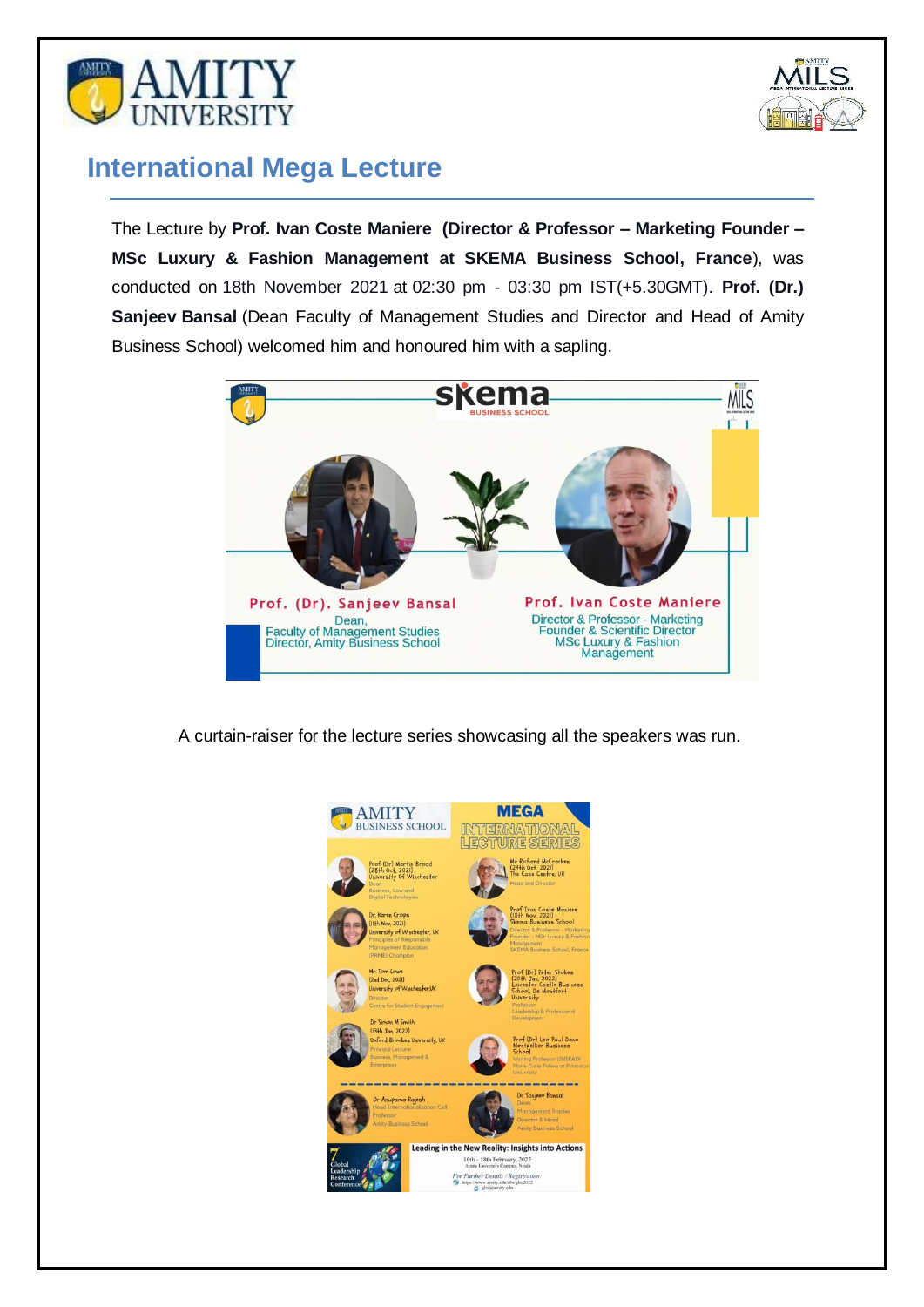Prof. Coste was introduced to the audience by **Prof. (Dr.) Anupama Rajesh (Head of Internationalization and Professor of Amity Business School)**



**Prof. Ivan Coste Maniere** greeted the gathering with utmost warmth and enthusiasm. He enlightened the students about the lecture's topic **"Sustainability into luxury gemstone industry: Lab-grown Diamonds,"** a total sustainability method with a luxury approach by advancing manufacturing technologies. He also discussed the impact on prices, resale activities, technology, a misinterpretation that can lead to a loss of perceived quality, which is why proper disclosure is required, and much more.



Prof Ivan talked about the patenting of the type of diamonds made or mined. He mentioned however India is 1<sup>st</sup> in diamond producing industry of the world yet India has not laid emphasis on patents. Whereas China is entering into this industry very aggressively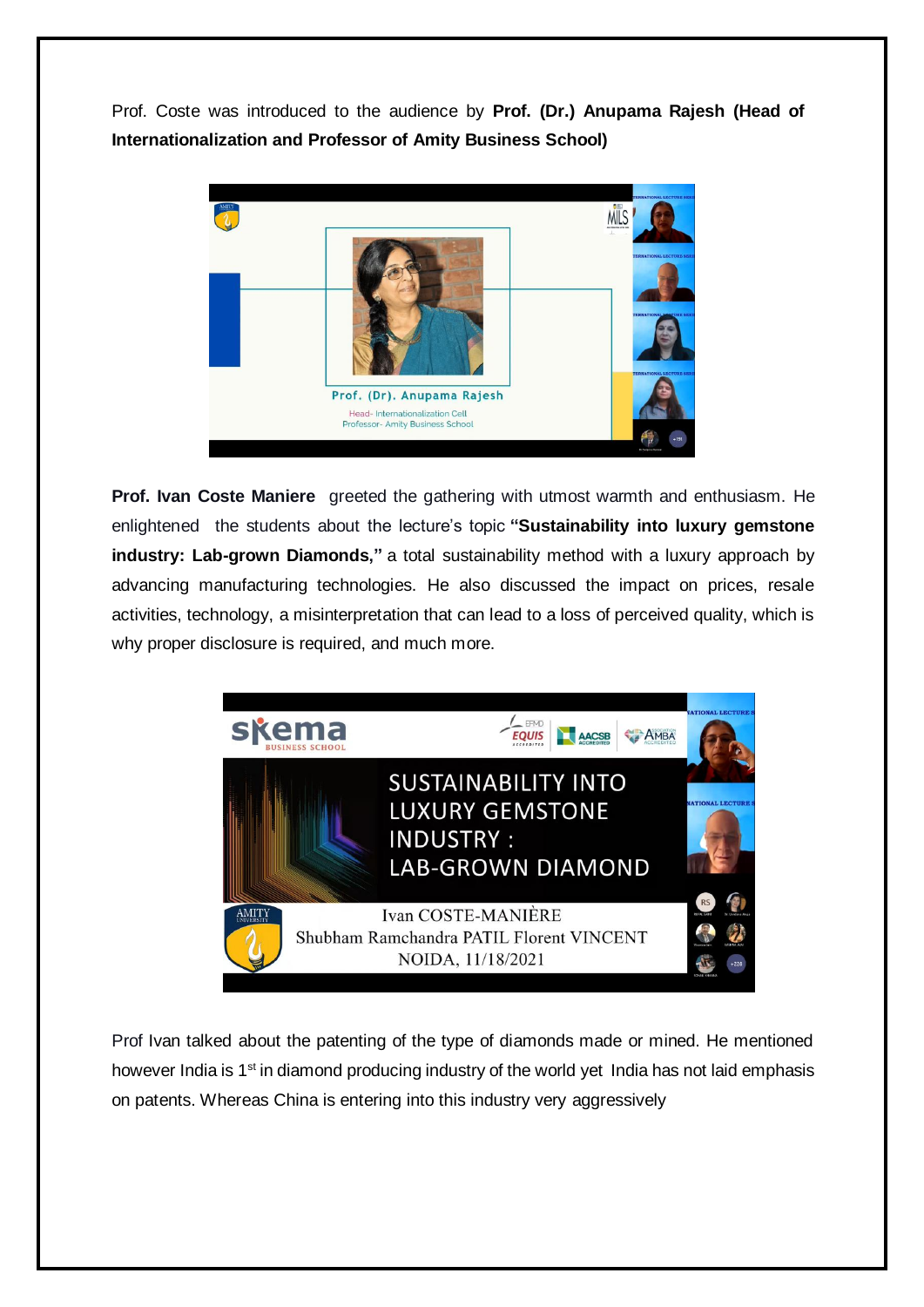He told about process to change the color of diamond. Saying that small diamonds made of glass crystals by Swarovski, which is a big company. Advanced technologies were used to create a lab-grown gemstone: High purity, high quality, and low cost,



Colored lab-grown diamonds: -

Using HPHT – yellow, orange, brown

Adding Boron to prepare – blue

Using CVD – yellow, pink, orange, blue these are all fancy colors made

Price & value- for lab grown diamond

20-30 % lesser price than mined diamonds



The value reduces after sale

Industry of lab grown diamonds will evolve and eventually the production cost will decrease.

Over a long term, the price difference becomes less significant and value over time becomes more significant.

The value is most important parameter we need to focus on is Prof. Ivan's perception about the industry.

He mentioned the 4 **Cs** of industry-

- 1. Cut
- 2. Carat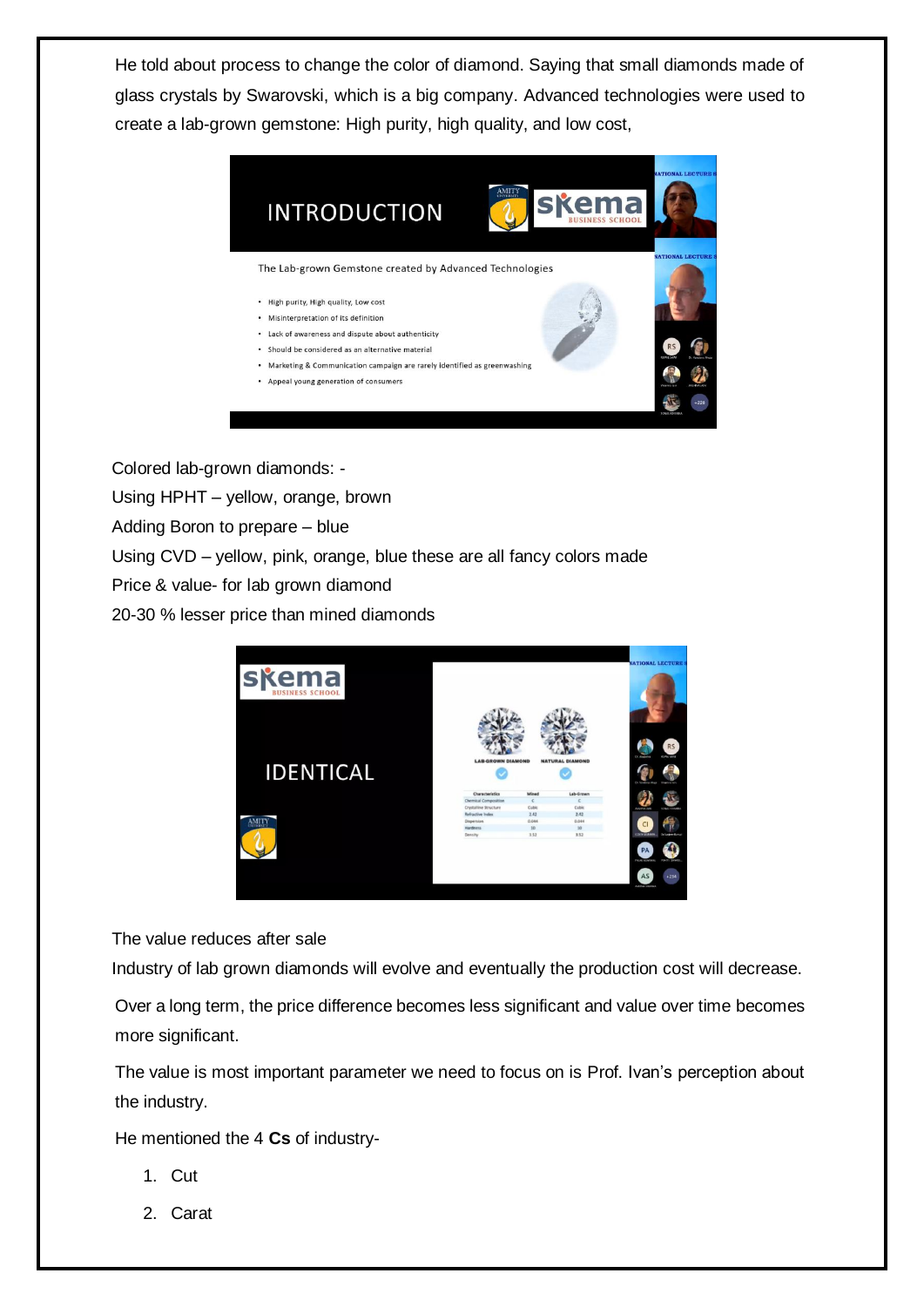- 3. Color
- 4. Clarity

The 5th **C** he included was comments, which referred to the customers point of view regarding the quality of the diamonds produced.

The difference between mined and grown diamonds is that we use carbon powder to recycle at high temperatures. That is how we transform carbon into high-quality, pure diamonds.

Few alternative innovations were also mentioned, some of them are: -

- Mechanical engineering
- Jewellery
- Tech industry
- Medical industry
- Silicon

Considering the CSR, he mentioned a data that form lab grown diamonds 511kg of carbon emissions are there while due to use of fuels for mining only 160 kg of carbon emissions were there. So, it was a socio-economic concern. For the above concern of carbon footprints, innovations can be made for LGD, AETHER corporation, they are creating LGD with  $CO<sub>2</sub>$  air treatment.

The socio-economic impact mentioned by Prof. Ivan included LGD could help restructure, create new synergies, and develop economy. And thousands of people are linked to this mining industry so it can't be suddenly swapped. LGD industry grow slowly and develop economies.

Few advice before buying LGD were given like look for the brand committed to eco-friendly and sustainable facts. Look for companies which have "certified sustainable diamond" certification provided by SCS Global Services